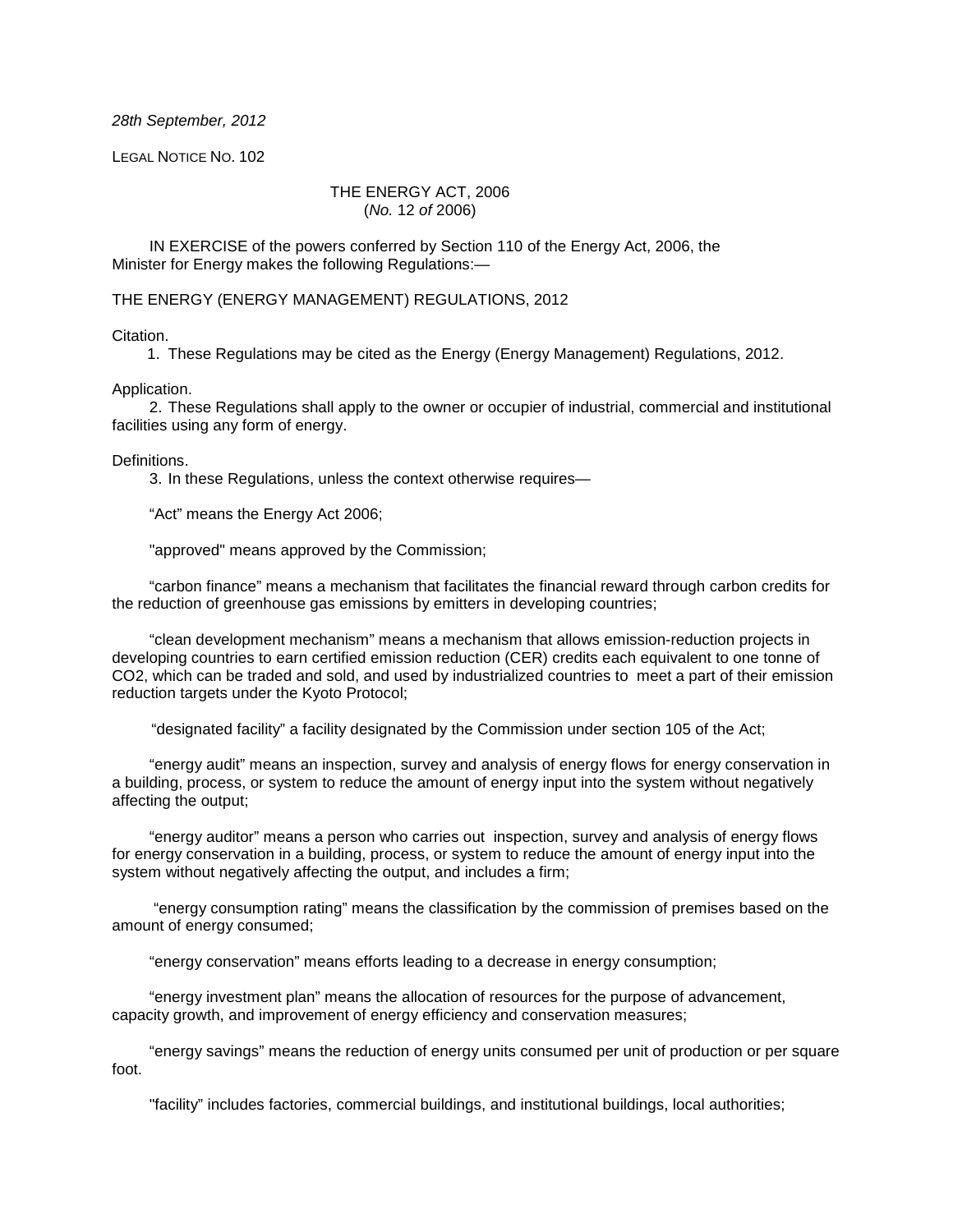"owner or occupier" includes the charterer or a lessee of a facility;

"licensed" means licensed by the Commission.

Energy Consumption Rating.

4. (1) It shall be the responsibility of the Commission to carry out energy consumption rating of facilities for purposes of these regulations.

(2) Facilities shall be classified as low, medium or high consumers, and the classification shall be recorded in such manner and form as the Commission may consider appropriate.

Energy management policy.

 $5.$  (1) The owner or occ<sub>eprin</sub>er shall develop an energy management policy for the facility which shall have the minimum requirements as provided in the First Schedule.

(2) The owner or occupier shall within one year of classification file the energy management policy for every designated facility with the Commission for approval before implementation.

(3) The owner or occupier of a facility shall designate an energy officer for every designated facility, who shall be responsible for the development and implementation of energy efficiency and conservation.

(4) The owner or occupier of a facility shall maintain records of information for every designated facility for a minimum period of five years from the date of occupation of the facility, which shall include –

(a) monthly and annual electricity, fuel and water consumption;

(b) monthly production data or occupancy levels; and up to date building plans, infrastructure plans and floor area drawings.

Energy audits.

6. (1) The owner or occupier shall cause an energy audit of the facility to be undertaken by a licensed energy auditor at least once every three years.

(2) The report of the audit undertaken under paragraph (1) shall be in the form set out in the Second Schedule.

(3) The owner or occupier shall submit the report of the audit to the Commission in a manner approved by the Commission, within six months from the end of the financial year in which the audit is undertaken.

(4) The Commission shall examine the report submitted hereunder and if dissatisfied therewith, may require the concerned owner or occupier of a facility, at his own cost, to engage an independent energy auditor from a list of names provided by the Commission to undertake an energy audit.

(5) An energy auditor shall upon completion of an audit execute a quality assurance declaration in the form set out in the Third Schedule.

(6) The Commission or its agent may subject the energy audit report to verification after giving not less than fourteen days notice to the facility owner or occupier.

#### Energy Investment Plan.

7. (1) An owner or occupier of designated facilities shall within six months from the end of the financial year in which an energy audit is undertaken, prepare and submit to the Commission an energy investment plan for the next three years, setting out proposals for the conservation of energy during that period.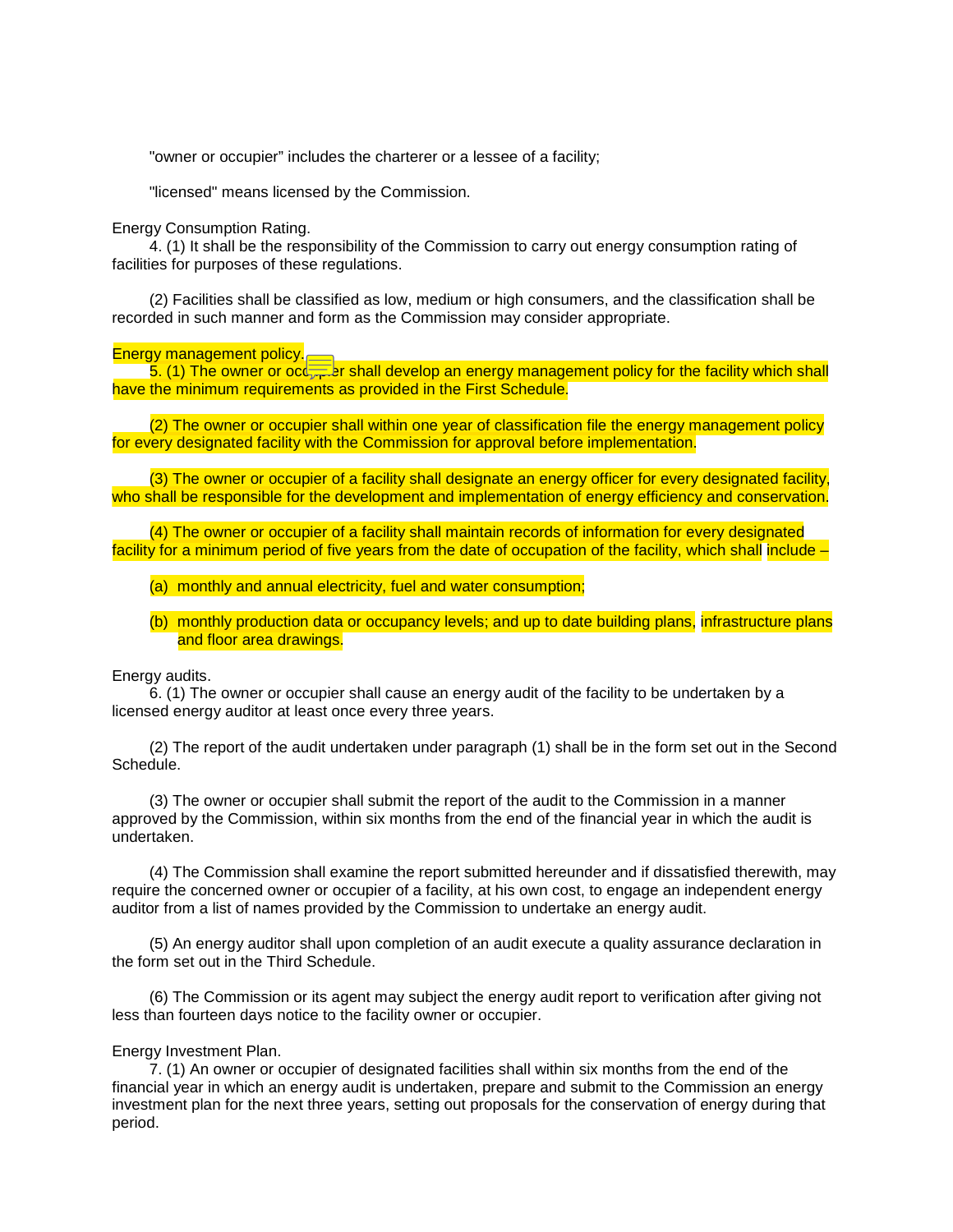(2) An energy investment plan under paragraph (1) shall be reviewed after every three years.

Energy conservation measures.

8. (1) The owner or occupier shall take measures to realize at least fifty percent of the identified and recommended energy savings specified in the energy investment plan by the end of three years and thereafter at every audit reporting date.

(2) An owner or occupier to whom these Regulations apply may investigate the inclusion of the relevant components of an energy investment plan into a project to be registered under the clean development mechanisms or any other carbon finance mechanism which may be in place from time to time.

Implementation Reports.

9. (1) Every designated facility shall submit an annual implementation report as provided in the Fourth Schedule.

 (2) A facility owner or occupier who fails to submit an implementation report within the stipulated time shall be liable to a penalty not exceeding thirty thousand shillings for each day or part thereof that the breach continues.

 (3)The Commission or its agent may conduct an inspection to verify compliance with the implementation report.

 (4) The Commission shall issue a compliance certificate on request by facilities complying with these regulations.

Audit by the Commission.

10. (1) Notwithstanding regulation 6, the Commission or its agent may, after giving not less than fourteen days notice to the facility owner or occupier, undertake an energy audit at its own cost.

(2) The owner or occupier shall allow the Commission or its agent access to the facility for purposes of such audit.

### Disputes.

11. (1) Where a dispute arises between an owner or occupier and the energy auditor the dispute shall be referred to the Commission for determination.

(2) A person aggrieved by a decision of the Commission may appeal to the Energy Tribunal.

Licensing of energy auditor or energy audit firm.

12. (1) A person shall not carry out an energy audit under these regulations unless he is licensed as an energy auditor by the Commission.

(2) A person shall be qualified to be licensed by the Commission as an energy auditor if the person holds the qualifications set out in the Fifth Schedule.

(3) An organization shall be licensed as an energy audit firm if it is registered in Kenya and has in its employment at least one licensed energy auditor.

#### Application for licence.

13. (1) A person wishing to be licensed as an energy auditor or an energy audit firm shall make an application to the Commission in the form set out in the Sixth Schedule.

 (2) The Commission may require an applicant to be examined in such a manner as it may determine for purposes of ascertaining his ability to undertake, engage in or perform energy audit work.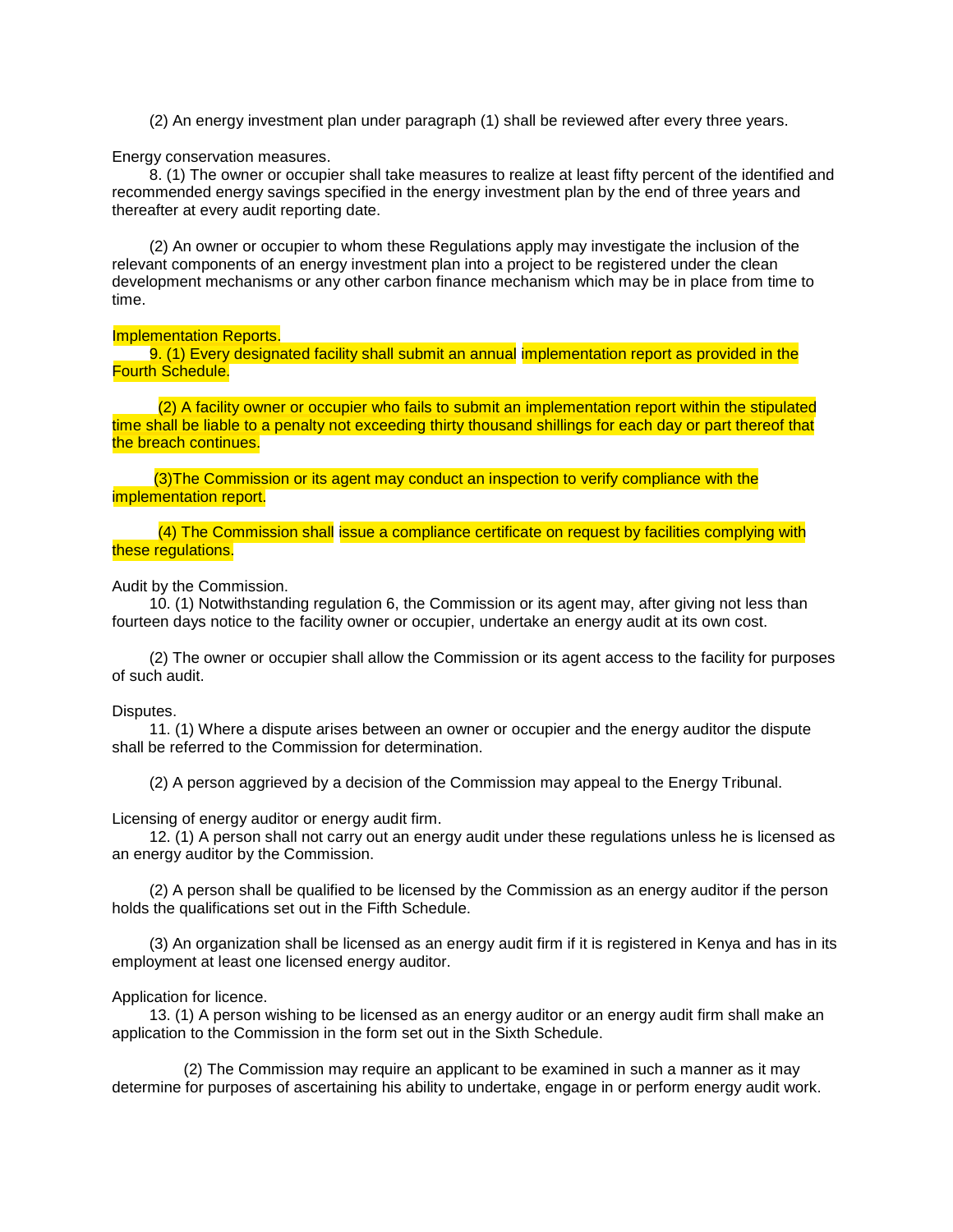Determination of Application.

- 14. (1) The Commission shall examine all applications under regulation 13, and may—
- (a) grant the licence applied for accordingly, either without conditions or subject to such conditions as it may deem fit, or
- (b) refuse to grant the licence applied for, giving reasons for refusal.
- (2) A license issued under these Regulations shall be valid for one year from the date of issue.

Renewal and replacement of licences.

15. (1) An application for renewal of a licence shall be made at least thirty days before the expiry date of the existing licence.

(2) If the Commission is satisfied that the applicant has continuously met the conditions of the current licence, the Commission shall renew the licence.

(3) If the application for the renewal of a licence has been made before the expiry of the licence but has not been dealt with by the Commission when the license expires, that license shall remain valid until the application for renewal is finalized, and any renewal in such case shall be deemed to have commenced from the day the licence would have expired before the renewal thereof.

(4) Where, upon application, it is shown to the satisfaction of the Commission that a licence has been lost, destroyed or defaced the Commission may issue a duplicate licence.

(5) The Commission shall maintain a register of all licensed energy auditors and the register shall be available for inspection by the public free of charge.

Revocation of licence.

- 16. (1) The Commission may suspend or revoke a licence where—
- (a) it is satisfied that the licence holder is either wilfully or negligently breaching the terms and conditions of the licence; or
- (b) the licence holder is adjudged bankrupt.
- (2) A person aggrieved by a decision of the Commission may appeal to the Energy Tribunal.

#### Professional Indemnity.

17. Every licensed energy auditor or energy audit firm shall take out and maintain a professional indemnity insurance policy.

### Offences.

18. (1) Any person who—

- (a) carriers out an energy audit without a valid licence issued by the Commission under these Regulations; or
- (b) being the owner or occupier of a designated facility—
	- (i) fails to submit an audit report to the Commission as stipulated in these Regulations, or
	- (ii) denies the Commission or its agent access to the facility for purposes of conducting an energy audit,

commits an offence.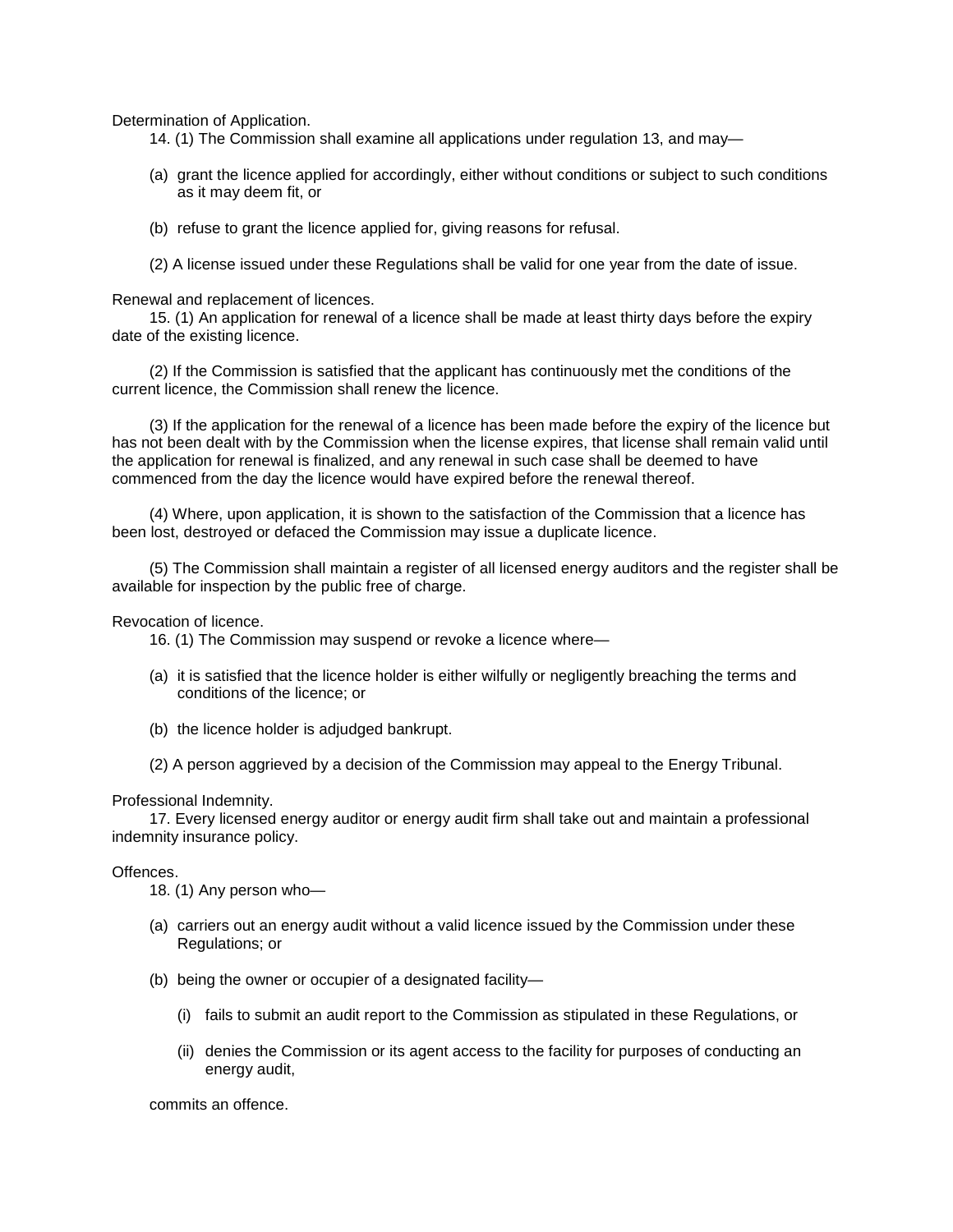General penalty.

19. Any person who commits an offence under these regulations shall, unless otherwise specified herein, be liable on conviction to a fine not exceeding one million shillings, or to a maximum term of imprisonment of one year, or to both.

FIRST SCHEDULE (r.5(1))

## GUIDELINES FOR PREPARATION OF AN ENERGY MANAGEMENT POLICY

- 1. An Energy Management Policy shall include—
	- (a) A commitment to improve energy efficiency and conservation;
	- (b) A commitment to comply with the Act and these Regulations;
	- (c) A commitment to provide resources necessary to achieve energy efficiency and conservation;
	- (d) A commitment to establish and implement a strategic plan for energy efficiency and conservation;
	- (e) A commitment to train staff to ensure competence in energy efficiency and conservation;
- 2. The owner or occupier of the designated facility shall ensure that the policy is endorsed by the top management.
- 3. The owner or occupier of the designated facility shall ensure that the policy is communicated to all staff.

SECOND SCHEDULE (r. 6(2))

# GUIDELINES FOR ENERGY AUDIT REPORT

- 1. Cover Page
	- Report title:
	- Name of client (company for which the facility has been audited);
	- **Location of facility;**
	- Date of report:
	- Audit team and their Qualifications;
	- **Signature of Auditor or Audit Firm;**
	- Statement by the company accepting the report and verifying that the audit report has taken into account the company's financial criteria for funding of projects;
	- **Signature of company's representative.**
- 2. Executive Summary

All information in the Executive Summary should be drawn from the detailed information in the full report. The Executive Summary should contain a brief description of the audit, including:

- Name of client, location of facility or building audited;
- Objectives of audit;
- Key systems and equipment analyzed;
- Dates of audit;
- Summary of recommended energy conservation measures, annual energy savings and cost savings using the table format below: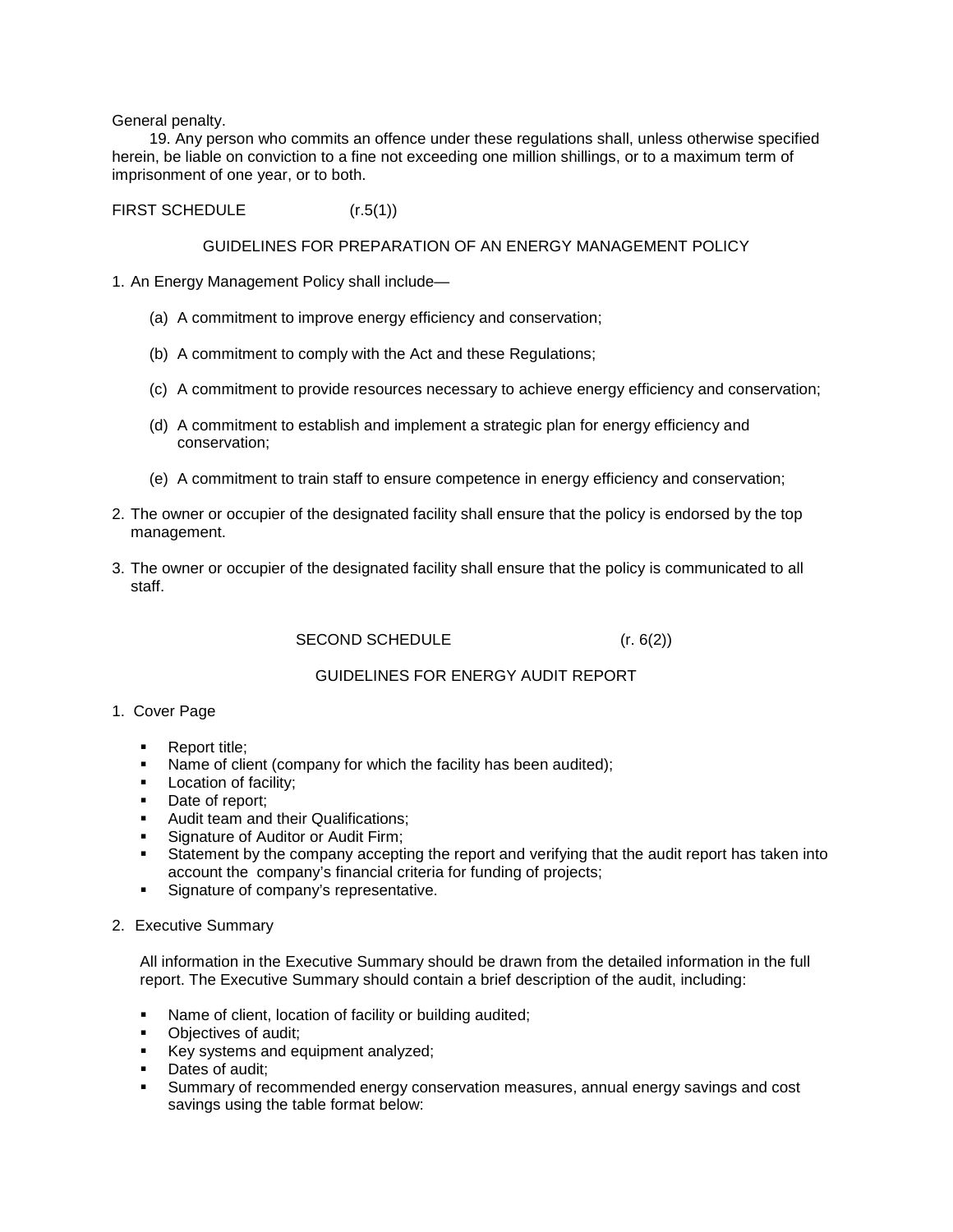| No.   | Recommended<br>Measure | Estimated<br>Implementation<br>Cost | Estimated<br>annual<br>energy<br>savings<br>(kWh/unit of<br>production<br>and/or<br>kWh/square<br>foot) | Estimated<br>Annual<br>Monetary<br>Savings | Estimated<br>annual CO <sub>2</sub><br>reduction<br>(kq/kWh) | Payback<br>period | Return on<br>Investment<br>(ROI) |
|-------|------------------------|-------------------------------------|---------------------------------------------------------------------------------------------------------|--------------------------------------------|--------------------------------------------------------------|-------------------|----------------------------------|
|       |                        |                                     |                                                                                                         |                                            |                                                              |                   |                                  |
|       |                        |                                     |                                                                                                         |                                            |                                                              |                   |                                  |
| Total |                        |                                     |                                                                                                         |                                            |                                                              |                   |                                  |

# 3. Introduction

- Objectives of audit;
- The financial criteria and technical/operational limitations;
- Brief description of facility audited;
- Previous year's energy consumption and costs, including tariff rates used for financial calculations;
- **Breakdown of energy supply and end use (electricity and fuel);**
- Scope of audit.

### 4. Methodology

- **EXECT:** List of instruments used and measurement procedure;
- Pictures and maps showing the locations of the instruments and sensors in use during the audit;
- **Measurement error analysis (mandatory).**

### 5. Assumptions

Cleary state all the assumptions made in taking measurements, calculations, and financial and economic analysis.

### 6. Data Analysis and Findings

- Description of systems or equipment audited, their capacities and ratings, design and operating conditions;
- **Inventory of key energy consuming equipment and systems;**
- Review of energy ,production and service level data for the baseline period (at least one year);
- Establishment of Baseline energy consumption data such as the energy efficiency index (EEI kWh/m<sup>2</sup>/year) of buildings, define<sup>d</sup> as the amount of energy consumed annually per Gross Floor Area (GFA) of the building;
- Heat and mass balance where applicable;
- Findings and observations;

# 7. Identified Energy Saving Measures

- **Brief description of the present situation and shortcomings identified.**
- Recommended energy saving measures with detailed and clear calculations of the predicted annual energy and cost savings, investment cost and payback period for each measure. All numbers should be supported by data and assumptions must be stated.
- 8. Energy Investment Plan
	- Summary of recommendations to include: projected annual kWh savings, estimated cost savings, projected investment cost and investment indicators such as payback period, return on investment and internal rate of return (IRR).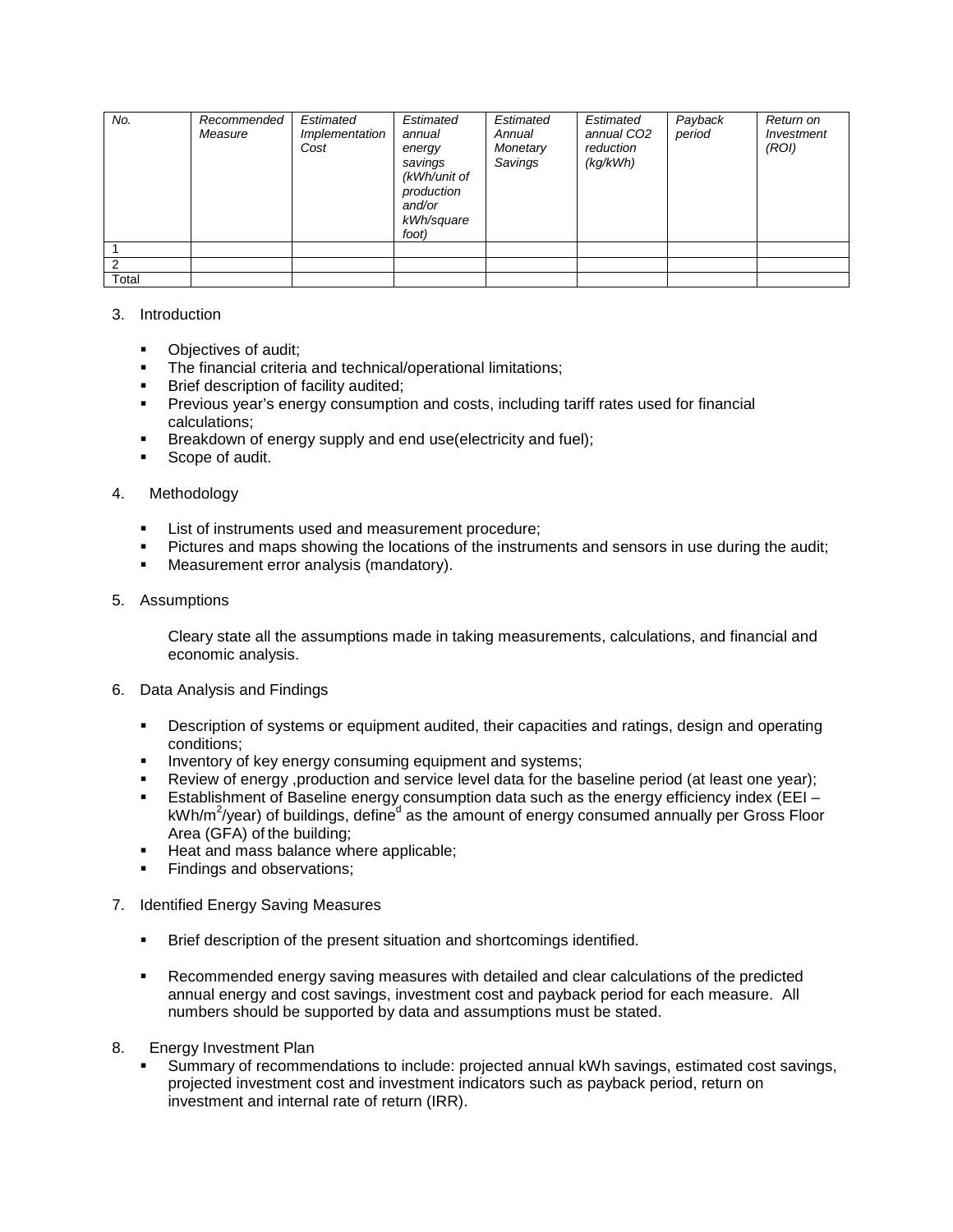- Show clearly the agreed energy investment plan the organisation intends to take in order to improve efficiency and conserve energy. The Plans should show time required for completion, and resources to be used i.e. labour, materials, finances and anything else which is relevant for the project.
- 9. Monitoring and verification Indicate the monitoring and verification process to be applied.
- 10. Appendices

Information of significant importance, which cannot be presented as a part of the text report (because of number of pages, quality of presentation, etc.) should be presented in appendices. The appendices should include:

- **Schematics and layout drawings of facility or building audited;**
- **•** Details of instrumentation used-parameters monitored and duration of monitoring for each parameter;
- Data plots of performance of systems or equipment audited;
- **Energy efficiency of major equipment compared against industrial benchmarks;**
- Measurement and verification (M&V) plan for monitoring and verifying energy savings for each of the recommendations;
- **CD-ROM containing the raw measurement data.**

11. General Notes to the Report

- **Documentation All numbers related to the results should be supported by information showing** how they were derived. This includes all energy savings, cost savings, investment and payback information.
- All calculations in the report should be checked for mathematical accuracy.
- **SI units must be used in all parts of the report.**
- **Measurement and instrumentation accuracy.**
- Grammar and style The report should be written in proper prose. The language should be clear, concise and understandable.
- All graphs and plots should be properly labeled and show the dates when the readings were taken.
- The report should be printed on both sides to save paper.
- A soft copy of the report shall be sent to the Commission.
- Indicate sources of reference which can include but not limited to Energy Management Handbook, International Standards and best global practices.

THIRD SCHEDULE  $(r. 6 (5))$ 

# QUALITY ASSURANCE DECLARATION FORM

 I/ We have conducted an energy audit as set out in the Energy Management Regulations 2011, which comprise the company energy consumption and costs as at …………………………………(Date).

### Owner's Responsibility for the Energy Investment plan

The Owner/ Occupier are responsible for the preparation and fair presentation of this e Energy Investment plan and the requirements of the Energy Management Regulations 2011. This responsibility includes: designing, implementing and maintaining internal controls relevant to the preparation and fair presentation of the Energy Investment plan that is free from material misstatement, whether due to fraud or error, selecting and applying appropriate energy audit methodologies; and making audit estimates that are reasonable in the circumstances.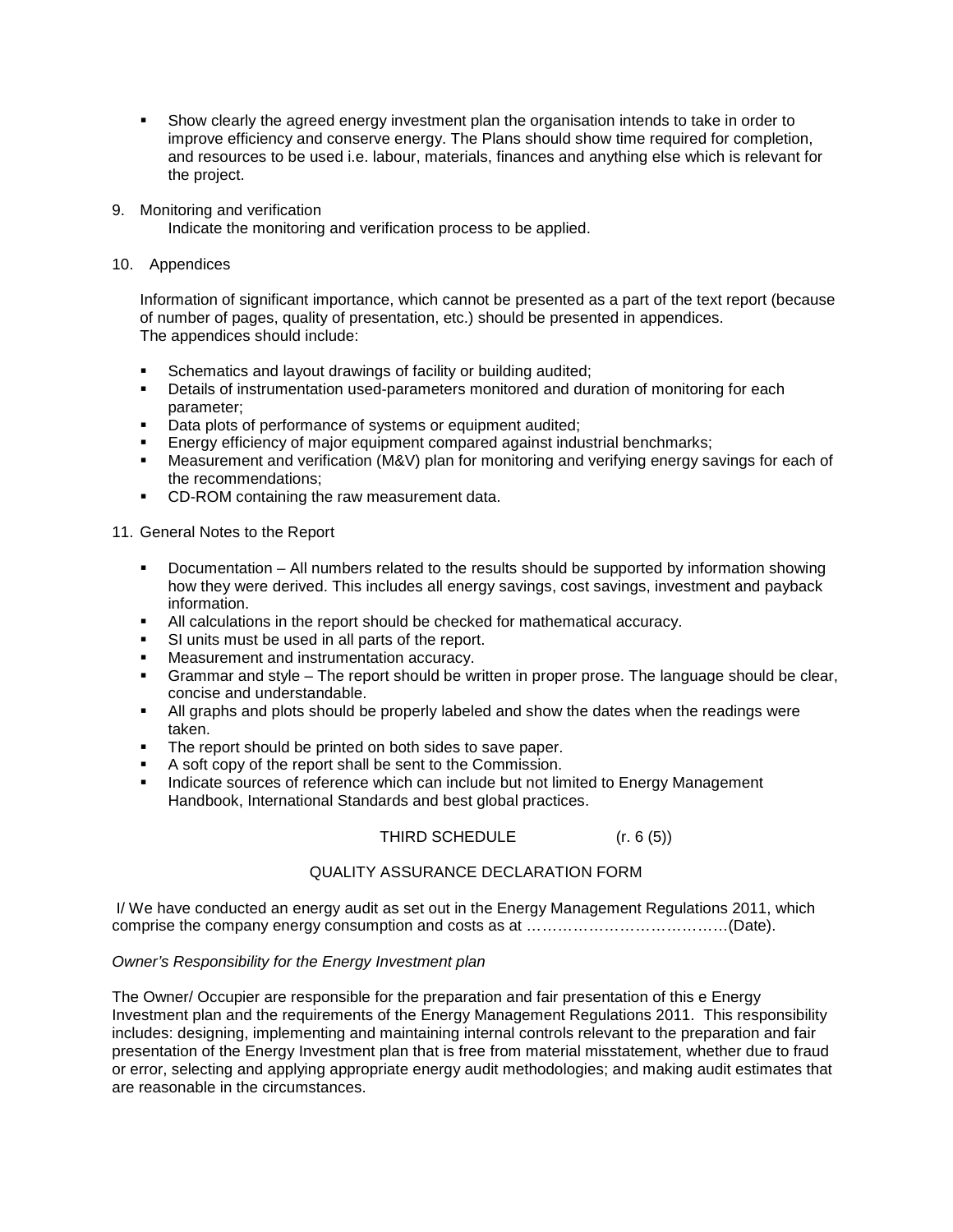### Auditors Responsibility

Our responsibility is to express an opinion on the energy supply and end use based on our audit. We conducted our audit in accordance with International Standards on Energy Auditing. Those standards require that we comply with ethical requirements and plan and perform the audit to obtain reasonable assurance whether the energy audit and investment plan are free from material misstatement.

An energy audit involves performing procedures to obtain audit evidence about the amounts and disclosures in the energy and financial statements. The procedures selected depend on our judgment, including the assessment of the risks of material misstatement of the financial statements, whether due to fraud or error. In making those risk assessments, we considered the internal controls relevant to the company's preparation and fair presentation of the Energy investment plan in order to design audit procedures that were appropriate in the circumstances, but not for the purpose of expressing an opinion on the company's internal controls.

We believe that the audit evidence we have obtained is sufficient and appropriate to provide a basis for our audit opinion.

#### Opinion

In our opinion, the accompanying Energy Investment Plan give a true and fair view of the possible intervention to improve energy efficiency and conservation of the company as at ………………………………., (Date).

#### Report on Other Legal Requirements

We wish to report to you, based on our audit that—

- (a) We have obtained all the information and explanations which to the best of our knowledge and belief were necessary for the purposes of our audit;
- (b) In our opinion proper energy and financial records have been kept by the company, so far as appears from our examination of those records; and
- (c) The company's energy supply and end are/are not in agreement with the records.

Certified Energy Auditor (Kenya)

| Licence Number              |  |
|-----------------------------|--|
| National ID/Passport Number |  |
| Sign                        |  |
| Date                        |  |

FOURTH SCHEDULE  $(r.9(1))$ 

# GUIDELINES FOR IMPLEMENTATION REPORT

# 1. Cover Page

- Report title;
- Name of client (company for which facility has been audited);
- **Location of facility or building;**
- Date of report;
- Audit firm;
- Audit team and their project designations.

# **2. Executive Summary**

All information in the Executive Summary should be drawn from the detailed information in the full report. The Executive Summary should contain a brief description of the following: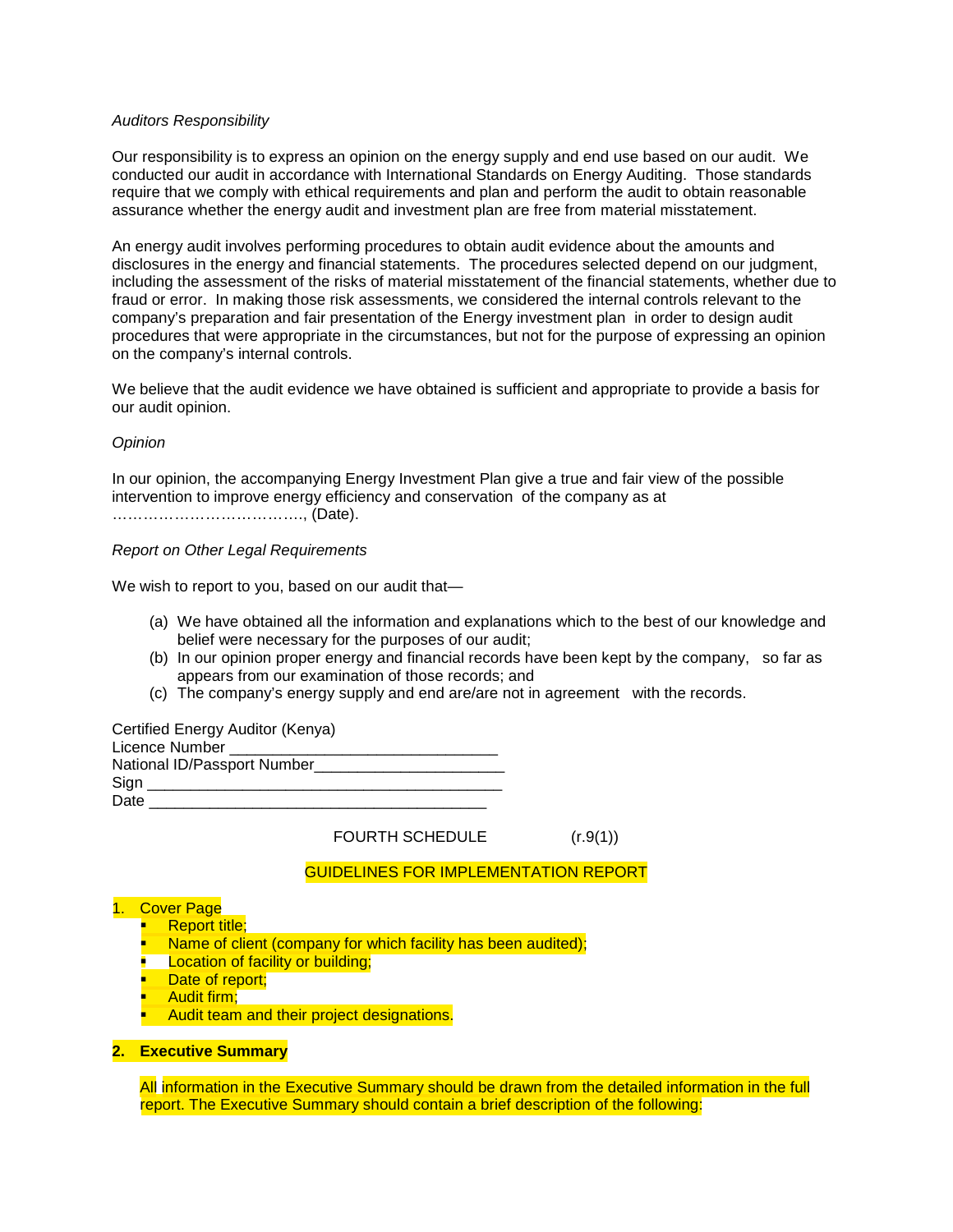- Name of client, location of facility or building audited;
- Measures Implemented;
- Summary of energy saving measures, and the measured annual energy and cost savings in table format as shown below—

| No.          | Recommended<br><b>Measure</b> | <b>Estimated</b><br>annual<br>energy<br>savings | <b>Estimated</b><br>annual<br>energy<br>savings | <b>Estimated</b><br>annual<br>cost<br>savings | Estimated<br><i><b>implementation</b></i><br>on cost | Payback<br>period | <b>Return on</b><br><i><b>Investment</b></i><br>(RO I) | Carbon<br><b>Dioxide</b><br><b>Reduction</b><br>on per<br>Kwh |
|--------------|-------------------------------|-------------------------------------------------|-------------------------------------------------|-----------------------------------------------|------------------------------------------------------|-------------------|--------------------------------------------------------|---------------------------------------------------------------|
|              |                               |                                                 |                                                 |                                               |                                                      |                   |                                                        |                                                               |
|              |                               |                                                 |                                                 |                                               |                                                      |                   |                                                        |                                                               |
| <b>TOTAL</b> |                               |                                                 |                                                 |                                               |                                                      |                   |                                                        |                                                               |

### 3. Measures implemented and cost of implementation

- Details of measures implemented;
- Description of systems or equipment modified, their capacities and ratings, design conditions, equipment schedules, including information such as the type of systems, type of controls, type and number of auxiliary equipment, etc.
- Milestone chart showing the timeline of implementation;
- Cost breakdown of each measure in table format, with reference to the payment documents.

#### 4. Measurements and Calculations

- Details of the measurement and verification system adopted to measure and compare actual savings to savings projected in the detailed audit;
- **Formulae and key data used for calculations;**
- Detailed instrumentation plan;
- Parameters monitored and duration of monitoring of each parameter;
- Dates of data collection and logging;
- Performance of systems or equipment;
- Findings and observations.

# 5. Savings Achieved

- **Summary of the measures implemented the predicted and actual annual kWh savings, and the** predicted and actual annual cost savings.
- Statement by the company on whether or not the implementations meet the company's savings target stated in the Audit report.
- 6. Appendices

Information with significant importance, which cannot be presented as a part of the text report (because of number of pages, quality of presentation, etc.) shall be presented as appendices as follows—

- Data plots of performance of systems or equipment improved;
- Data plots of energy consumed vs. time before and after implementation on the same graph, showing the improvement;
- Energy efficiency of major equipment compared against benchmarks set during the detailed audit.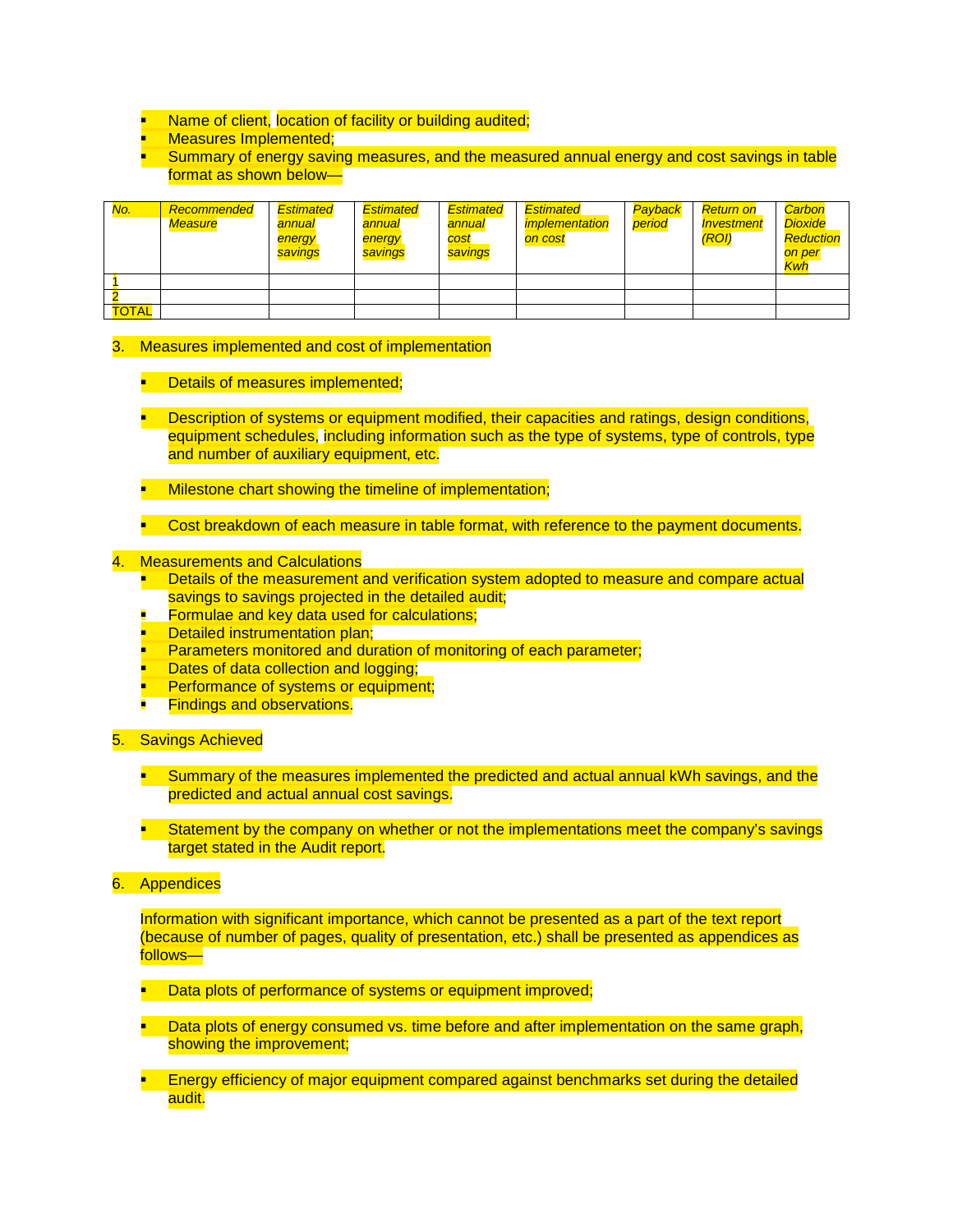# **Current energy bills.**

- 7. General Notes to the Report.
- 8. Content The report should focus on the measures stated in the detailed energy audit report, and with reference to the figures made then.
- 9. Documentation All numbers related to the results should be supported by information showing how they were derived. This includes all energy savings; cost savings, investment cost and payback information.
- 10. Mathematical accuracy All calculations in the report should be checked for mathematical accuracy.
- 11. Grammar and style The report should be written in proper prose. The language should be clear, concise and understandable.
- 12. All graphs and plots should be properly labeled and named, highlighting the important points to take note.
- 13. A soft copy of the report shall be sent to the Commission.

# FIFTH SCHEDULE (r.12(2))

# QUALIFICATIONS AND EXPERIENCE FOR LICENSING

A—Energy Auditor –Minimum Education qualifications and Professional experience.

To be licensed as an Energy auditor an applicant must have a minimum of any one of the following combinations of academic and professional qualifications.

|                | Education (Academic)                                                                                                   | Professional (Job)                                                                                |
|----------------|------------------------------------------------------------------------------------------------------------------------|---------------------------------------------------------------------------------------------------|
| 1              | A degree in technology or engineering<br>or equivalent in a relevant field.                                            | At least three years work experience in<br><b>Energy</b> operations or Maintenance or<br>Planning |
| $\mathcal{P}$  | Post graduate Engineer (Masters of<br>Engineering / Masters of Technology)                                             | At least two years work experience in<br><b>Energy</b> operations or Maintenance or<br>Planning   |
| 3              | A graduate Engineer with post-<br>graduate degree in Energy<br>Management or equivalent                                | At least two years work experience in<br><b>Energy</b> operations or Maintenance or<br>Planning   |
| 4              | Higher National Diploma Engineer or<br>equivalent                                                                      | At least six years work experience in<br><b>Energy</b> operations or Maintenance or<br>Planning   |
| 5              | A post graduate degree in Physics or<br>Electronics or Chemistry (with Physics<br>and Mathematics at graduation level) | At least three years work experience in<br><b>Energy operations or Maintenance or</b><br>Planning |
| 6              | A First degree in Architecture or<br>equivalent field                                                                  | At least three years work experience in<br>design and use of <b>Energy efficient</b><br>buildings |
| $\overline{7}$ | A Masters degree in Architecture or<br>equivalent in relevant field.                                                   | At least two years work experience in<br>design and use of <b>Energy efficient</b><br>buildings   |

- 2.An energy management certification examination from a body recognized by the Energy Regulatory Commission, or Post Graduate Diploma in Energy Management, or Masters of Science in Energy Management from recognised University.
- 3. A person applying for Category B energy audit license shall have conducted at least five energy audits.
	- B—Categories of Audit Licences
		- 1. Category A Auditor

A holder of a category A audit licence shall be authorized to conduct all energy audits including investment grade audits.

An applicant for a Category A Audit License shall be required to have—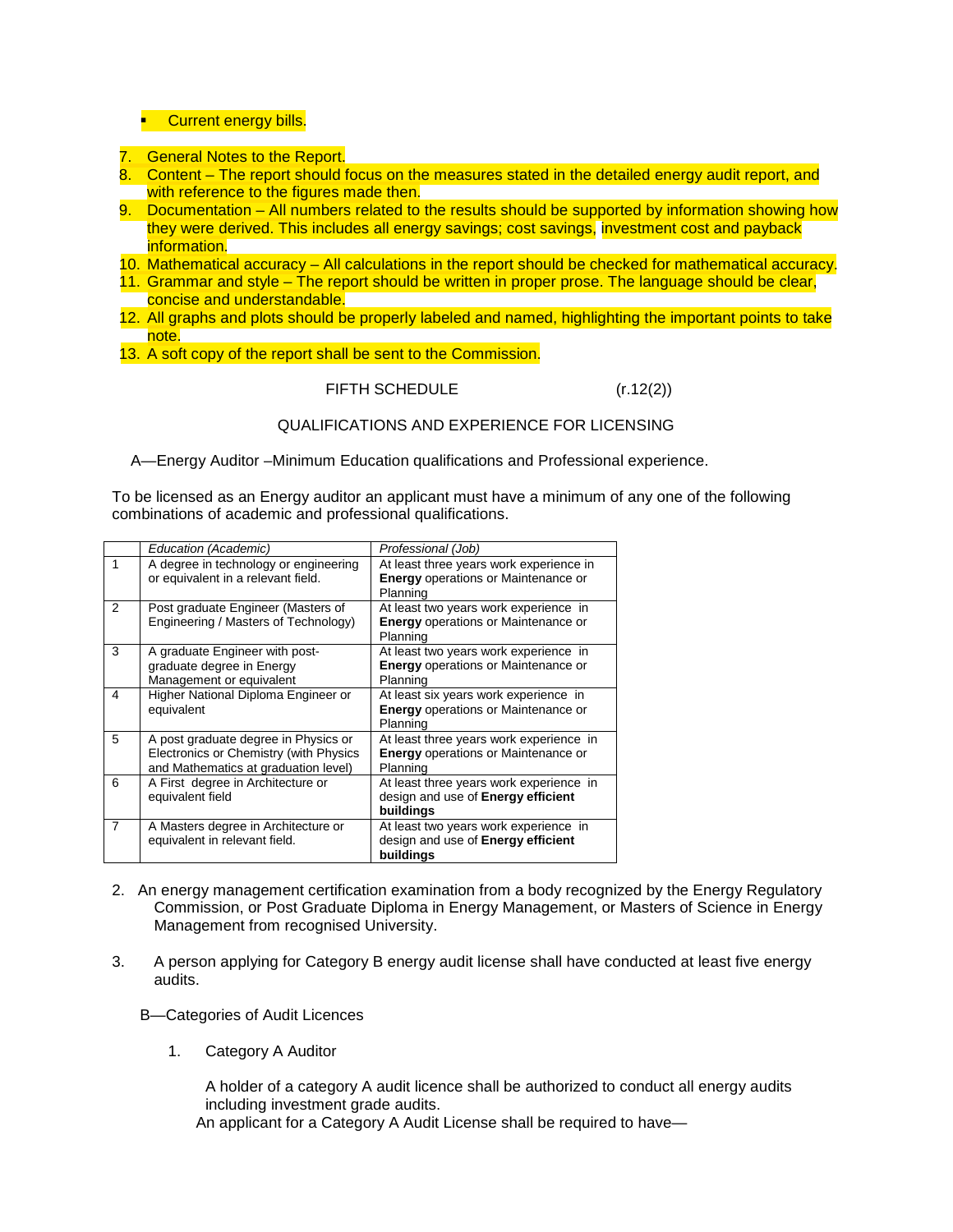- (a) met all the qualifications in part A above; and
- (b) conducted at least five energy audits, one of which must have been an investment grade audit.
- 2. Category B Auditor

A holder of a category B Audit License shall be authorized to conduct all energy audits excluding investment grade audits.

An applicant for a Category B Audit License shall be required to have:

- (a) met all the qualifications in part A above; and
- (b) conducted at least five energy audits.

SIXTH SCHEDULE (r.13 (1)

### APPLICATION FORMS

# A: APPLICATION FOR LICENCE AS AN ENERGY AUDITOR

1. Name: 2. Age:\_\_\_\_\_\_\_\_\_\_\_\_\_\_\_\_\_\_\_\_\_\_\_\_\_\_\_\_\_\_\_\_\_\_\_\_\_\_\_\_\_\_\_\_\_\_\_\_\_\_\_\_\_\_\_\_\_\_\_\_\_ 3. Nationality:\_\_\_\_\_\_\_\_\_\_\_\_\_\_\_\_\_\_\_\_\_\_\_\_\_\_\_\_\_\_\_\_\_\_\_\_\_\_\_\_\_\_\_\_\_\_\_\_\_\_\_\_\_\_\_ 4. IdentityCard/PassportNumber: 5. Designation:\_\_\_\_\_\_\_\_\_\_\_\_\_\_\_\_\_\_\_\_\_\_\_\_\_\_\_\_\_\_\_\_\_\_\_\_\_\_\_\_\_\_\_\_\_\_\_\_\_\_\_\_\_\_ 6. Category of Audit: A or B (\_\_\_\_\_\_\_\_\_) 7. Academic Qualification:\_\_\_\_\_\_\_\_\_\_\_\_\_\_\_\_\_\_\_\_\_\_\_\_\_\_\_\_\_\_\_\_\_\_\_\_\_\_\_\_\_\_\_\_\_\_\_\_ a. \_\_\_\_\_\_\_\_\_\_\_\_\_\_\_\_\_\_\_\_\_\_\_\_\_\_\_\_\_\_\_\_\_\_\_\_\_\_\_\_\_\_\_\_\_\_\_\_\_\_\_\_\_\_\_\_\_\_\_\_\_\_ b. \_\_\_\_\_\_\_\_\_\_\_\_\_\_\_\_\_\_\_\_\_\_\_\_\_\_\_\_\_\_\_\_\_\_\_\_\_\_\_\_\_\_\_\_\_\_\_\_\_\_\_\_\_\_\_\_\_\_\_\_\_\_ 8. Professional Qualification: a. \_\_\_\_\_\_\_\_\_\_\_\_\_\_\_\_\_\_\_\_\_\_\_\_\_\_\_\_\_\_\_\_\_\_\_\_\_\_\_\_\_\_\_\_\_\_\_\_\_\_\_\_\_\_\_\_\_\_\_\_\_\_

9. Other specific qualification on energy related subjects ( if any)

\_\_\_\_\_\_\_\_\_\_\_\_\_\_\_\_\_\_\_\_\_\_\_\_\_\_\_\_\_\_\_\_\_\_\_\_\_\_\_\_\_\_\_\_\_\_\_\_\_

b. \_\_\_\_\_\_\_\_\_\_\_\_\_\_\_\_\_\_\_\_\_\_\_\_\_\_\_\_\_\_\_\_\_\_\_\_\_\_\_\_\_\_\_\_\_\_\_\_\_\_\_\_\_\_\_\_\_\_\_\_\_\_

10. Membership of professional and/or Technical Associations

- a. \_\_\_\_\_\_\_\_\_\_\_\_\_\_\_\_\_\_\_\_\_\_\_\_\_\_\_\_\_\_\_\_\_\_\_\_\_\_\_\_\_\_\_\_\_\_\_\_\_\_\_\_\_\_\_\_\_\_\_\_\_\_\_ b. \_\_\_\_\_\_\_\_\_\_\_\_\_\_\_\_\_\_\_\_\_\_\_\_\_\_\_\_\_\_\_\_\_\_\_\_\_\_\_\_\_\_\_\_\_\_\_\_\_\_\_\_\_\_\_\_\_\_\_\_\_\_\_
- 11. Employment Record

| Period from /To | Name of Company | Position<br>Held | Responsibilities and<br>Experience |
|-----------------|-----------------|------------------|------------------------------------|
|                 |                 |                  |                                    |
|                 |                 |                  |                                    |
|                 |                 |                  |                                    |

#### 12. Previous Energy Audits

| <b>Energy Audit</b><br>Dates | Energy<br>Audit<br>Location | <b>Client Name</b><br>Address/Contact<br>Info | Category of<br>Audit | Scope of<br>the<br>Energy<br>Audit | Status of the<br><b>Energy Project</b><br>after Audit |
|------------------------------|-----------------------------|-----------------------------------------------|----------------------|------------------------------------|-------------------------------------------------------|
|                              |                             |                                               |                      |                                    |                                                       |
|                              |                             |                                               |                      |                                    |                                                       |